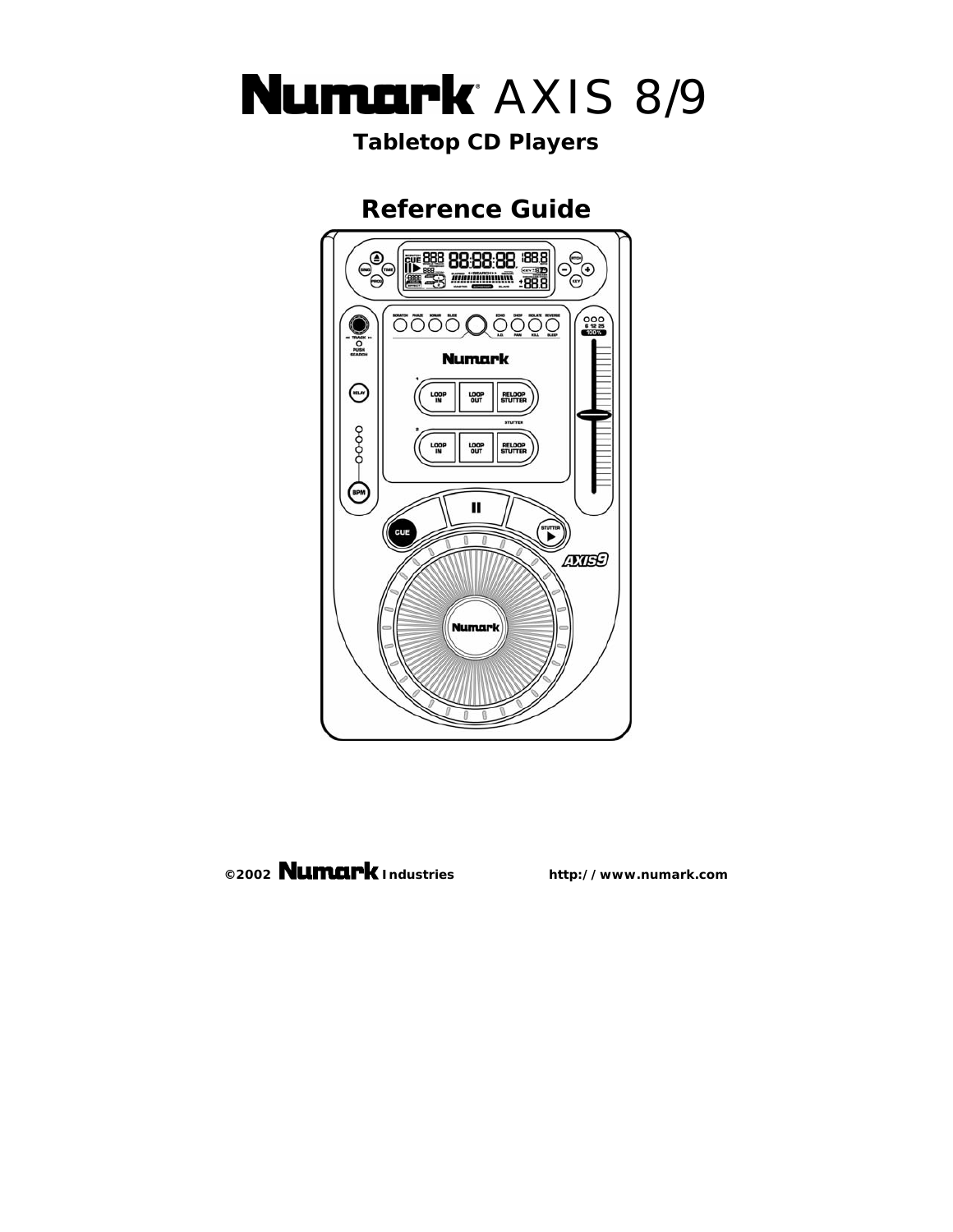## **TABLE OF CONTENTS**

| <b>Table of Contents</b>                    | $\overline{2}$ |
|---------------------------------------------|----------------|
|                                             |                |
| <b>Basic Operation</b>                      |                |
| Play, Pause, Cue, Pitch, General CD control | 3              |
|                                             |                |
| <b>Advanced Operations</b>                  |                |
| Setting Cue Points                          | 5              |
| Saving Cue Points                           | 6              |
| <b>Beatkeeper Operation</b>                 | 7              |
| Adjusting Pitch/ Aligning Beats             | 8              |
| Looping                                     | 9              |
| Stuttering (Hot Starts)                     | 11             |
| Key Lock / Key Change                       | 12             |
| <b>Effects</b>                              | 13             |
| Program Functions (A MUST READ!!!)          | 17             |
| Relay                                       | 18             |
| <b>Fader Start</b>                          | 19             |
| <b>Remote Start</b>                         | 19             |
|                                             |                |

| Updating your Software |  |  |
|------------------------|--|--|
|                        |  |  |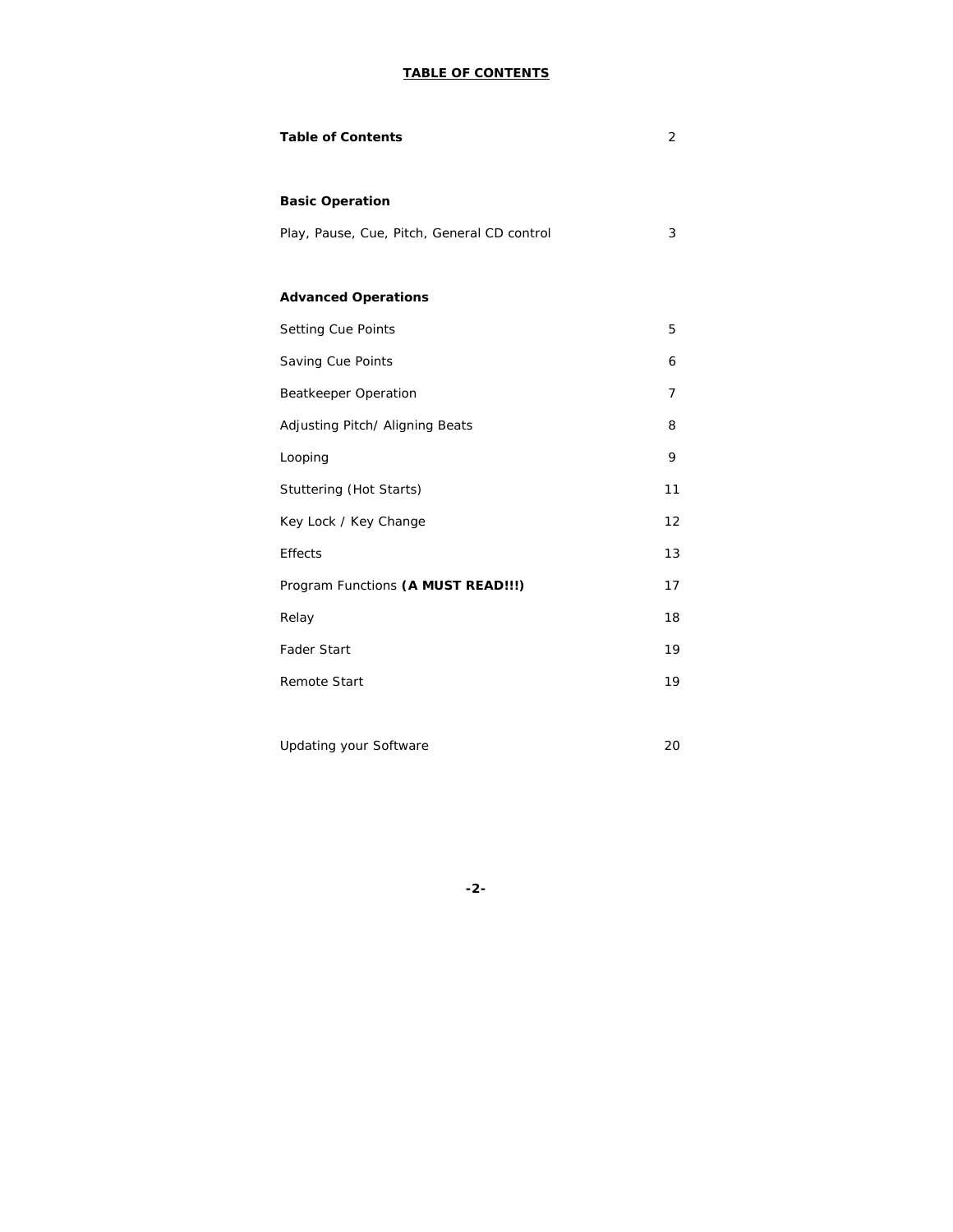#### **BASIC OPERATIONS**



**Open/Close:** Press to load or eject the disc. The drawer will automatically close to protect the tray from accidental damage while open. *NOTE: Tray will not open if the disc is in play.*

*In order to program the automatic close time press and hold "PROG" followed by "OPEN/CLOSE". The display will indicate options of 30 seconds, 60 seconds, 120 seconds, and (no) for no auto close. This setting will be remembered at power down.*

**Play/Stutter:** Starts the music from either the first set cue point or the last point of pause. By starting from the last pause point while the unit is paused a new cue point is set. Pressing this button while the unit is in play restarts the unit from the last cue point, creating a "stutter" effect.

*Startup speed of initial play can be adjusted by pressing "PROG" followed by "PLAY/STUTTER" and then rotating the wheel until the desired seconds of startup are shown. Pressing "PROG" followed by "PLAY/STUTTER" twice will toggle startup between 0 to the desired seconds. This setting will be remembered at power down.* 

**Pause:** Stops the music while in play. Pressing play following this sets a new cue point. Holding down the button while scratching or stuttering the music will stop the music at the current position, allowing you to capture a loop in or cue point.

*Pause speed (BRAKING) can be adjusted, by pressing "PROG" followed by "PAUSE" and then rotating the wheel until the desired seconds of startup are shown. Pressing "PROG" followed by "PAUSE" twice will toggle startup from 0 to the desired seconds. This setting will be remembered at power down.* 

**Cue:** Returns and pauses the music at the last set cue point. The cue point is the last place in which the unit was paused and then play



was pressed. Pressing a second time allows for temporary play of this point. You can easily edit the cue point by turning the wheel. As you rotate the wheel the music will sound. By stopping the wheel and pressing play a new point is set.



*The sound during wheel rotation can be adjusted from a smooth "scratch" sound to the traditional "stutter" sound. To alternate modes hold "PROG" followed by "CUE". The display will indicate*  **SCRATCH** when the scratch sound is active. This indication *will go away when the style of cue is stutter. This setting will be remembered at power down.*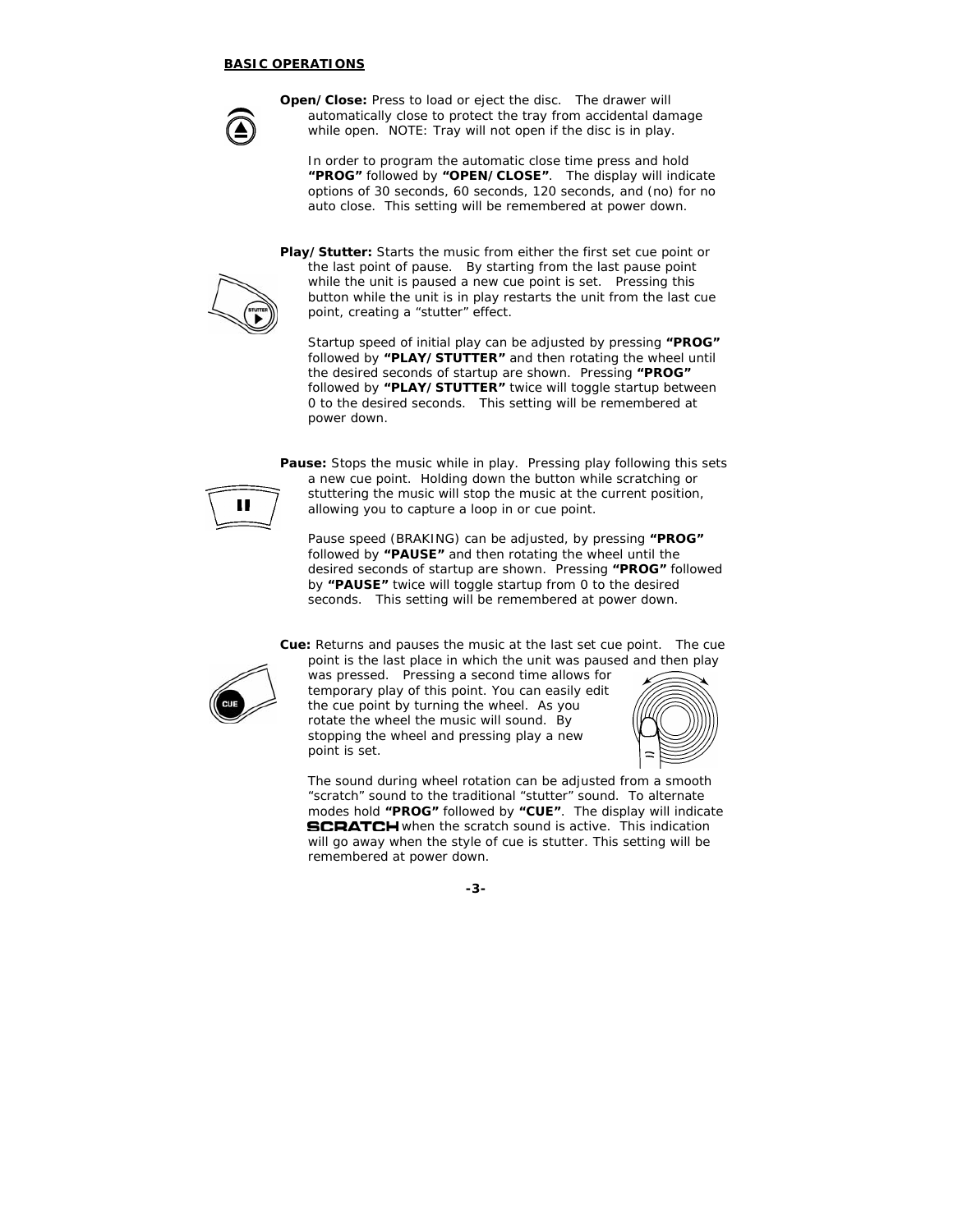

**Time:** switches the time modes on the display between elapsed playing time, remaining time on the track and remaining time on the entire CD. *This setting will be remembered at power down.*

**Single:** toggles the unit to play back just one track at a time (single) or play continuously through all tracks and then start over repeating the CD infinitely (continuous). *This setting will be remembered at power down.* 

*You have an option for eliminating the dead space at the end of tracks during continuous mode. The unit already automatically removes dead space at the beginning of tracks. End of track dead space elimination is useful if you are playing a CD continuously and want to eliminate all the gaps between songs. Press "PROG" followed by "SGL". The display will indicate " " when the function is set to eliminate space and indicates " " when the unit is left to leave the natural space between tracks. This setting will be remembered at power down.* 



**Track Selection:** Rotate the dial to quickly find the desired track. To advance by  $+10$ , press the knob while rotating.

*You can also pre program the desired sequence of songs Track sequence programming can be done by pressing "PROG" while the unit is stopped and " " will light. Select each track to be programmed then press "PROG" between selections. Press "PLAY/STUTTER" to start the track sequence program playing. To exit and erase program hold "PROG" for more than 2 seconds while the unit is stopped, open the disc tray, or turn off the power.* 

**Search:** Pressing the **"TRACK"** selector changes the mode of the jog wheel to a search mode. Search will remain active while the wheel is being moved and for 8 seconds after. Moving the wheel clockwise rapidly moves forward through the music. Counterclockwise moves backwards through the music. There are 2 search speeds depending upon wheel rotation speed.

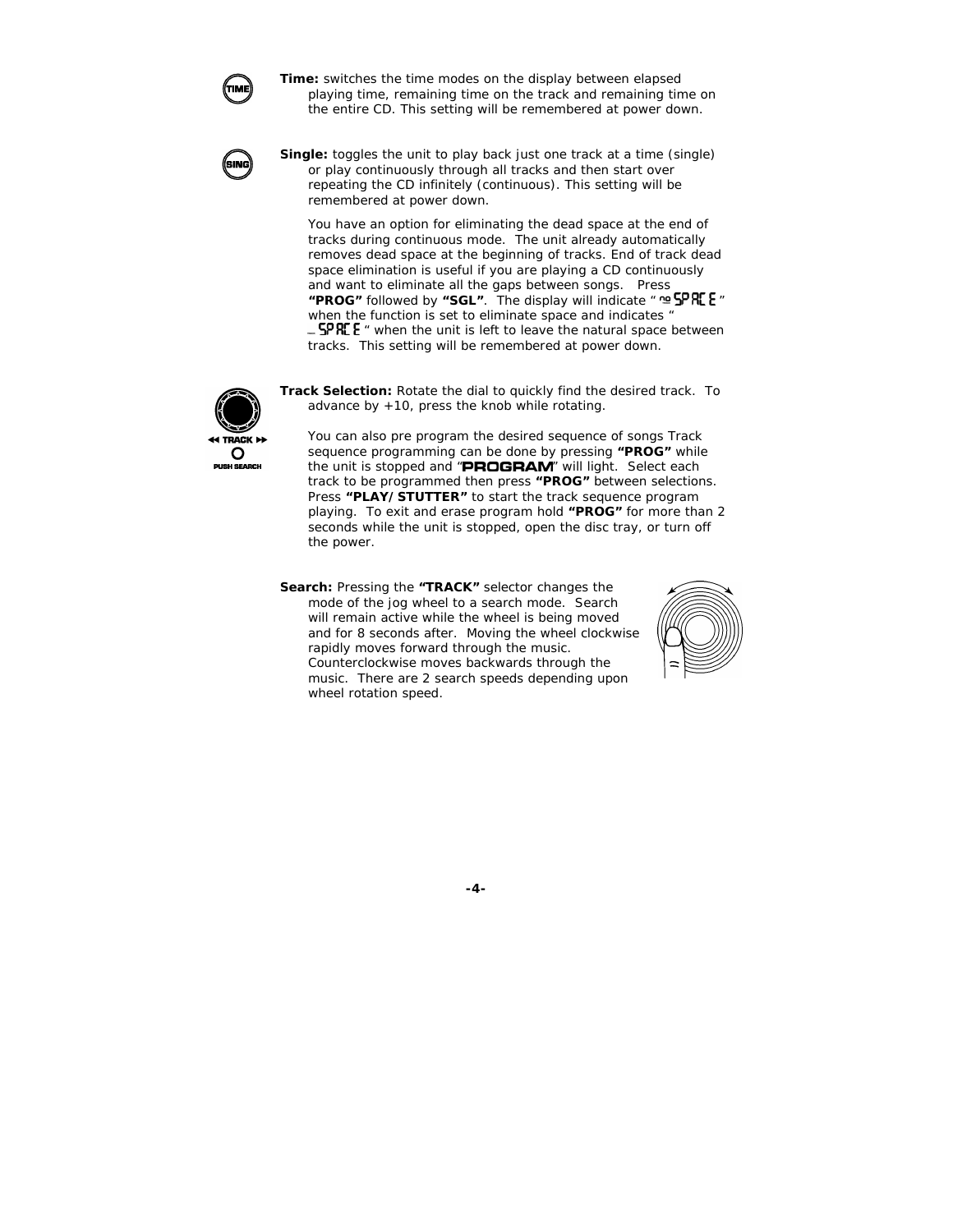#### **SETTING CUE POINTS**

#### **PLAY and CUE**



Pressing the **"PLAY"** button starts the disc. Pressing the **"CUE"** button will reset the disc to the last place where the disc was started. This is called the cue point. By alternately pressing the **"PLAY"** button and the **"CUE"** button, the disc may be returned and played from the cue point any number of times. This function is called back cue.

#### **PLAY, PAUSE and CUE**



When pressing **"PLAY"** to start then pressing **"PAUSE"** and then **"PLAY"** again, a new cue point will be set. Pressing **"CUE"** will return to the last pause position and will be the new cue point.

#### **EDITING CUE POINT**



When the jog wheel is turned while paused, a new cue point can be located. By pressing **"PLAY"** while paused that point will be set. By pressing **"PLAY"** again (STUTTER) the point can be checked as desirable.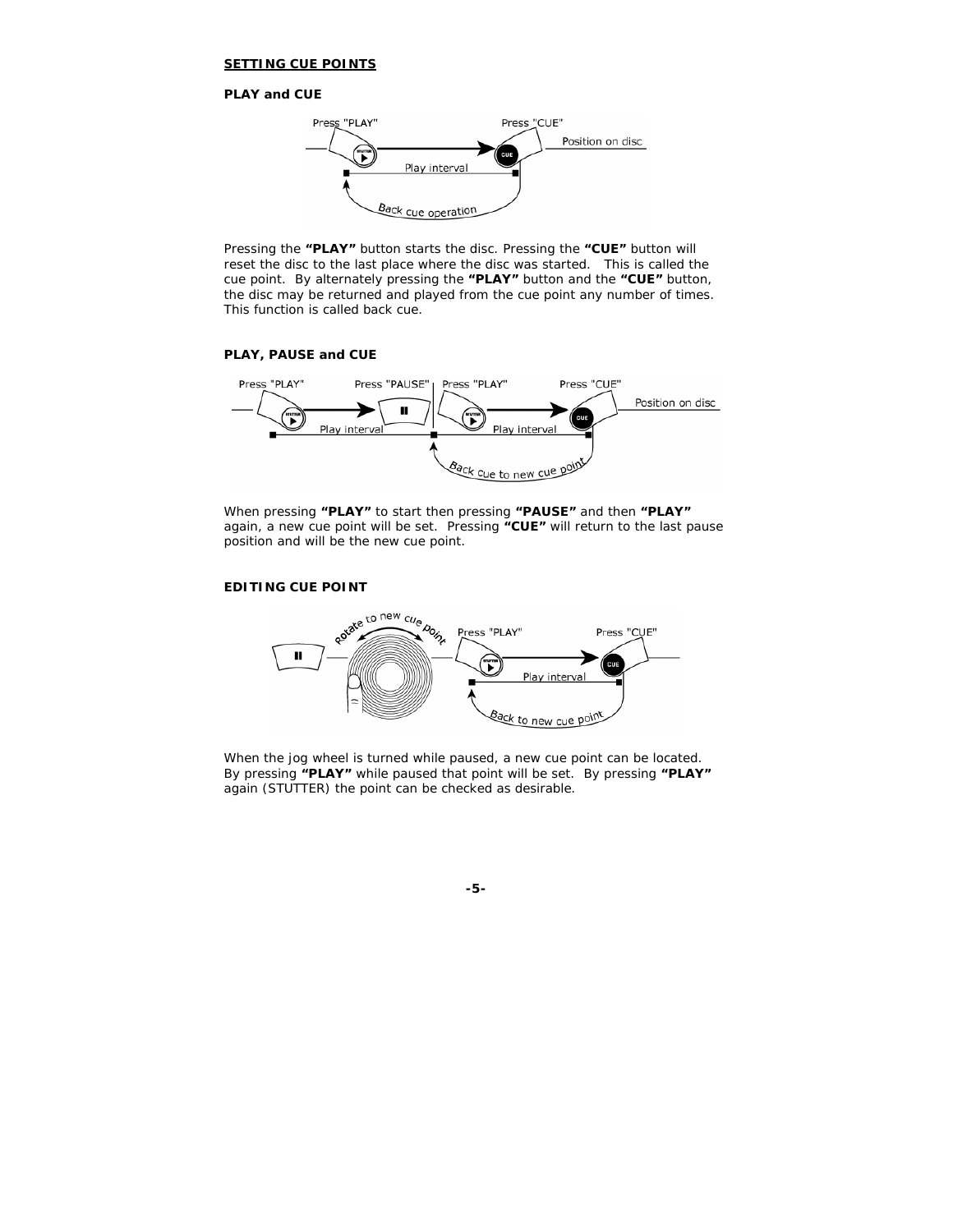#### **CUE/LOOP POINT STORAGE AND RECALL**

#### **To SAVE Cue and Loop points on the current CD:**

- CD should still be in the drawer with cue and loop points set.
- LOOP • Press **"PROG" +** .
- Cue points are stored and LCD shows "CUE STORE" for 1 second.

#### **To RECALL Cue points on the current CD:**

- LOOP • Press **"PROG"** + .
- If CD player is open, it will automatically close and LCD will show "CUE FETCH" to indicate cue point loading.
- If CD is already in the player, it will stop the current function and show "CUE FETCH" to indicate cue point loading ".
- All cue, loop in, and loop out points are restored along with the BPM and downbeat for immediate access to beatkeeper functions.
- If the CD doesn't have cue points stored on the CD player, then the LCD will show "NO FETCH.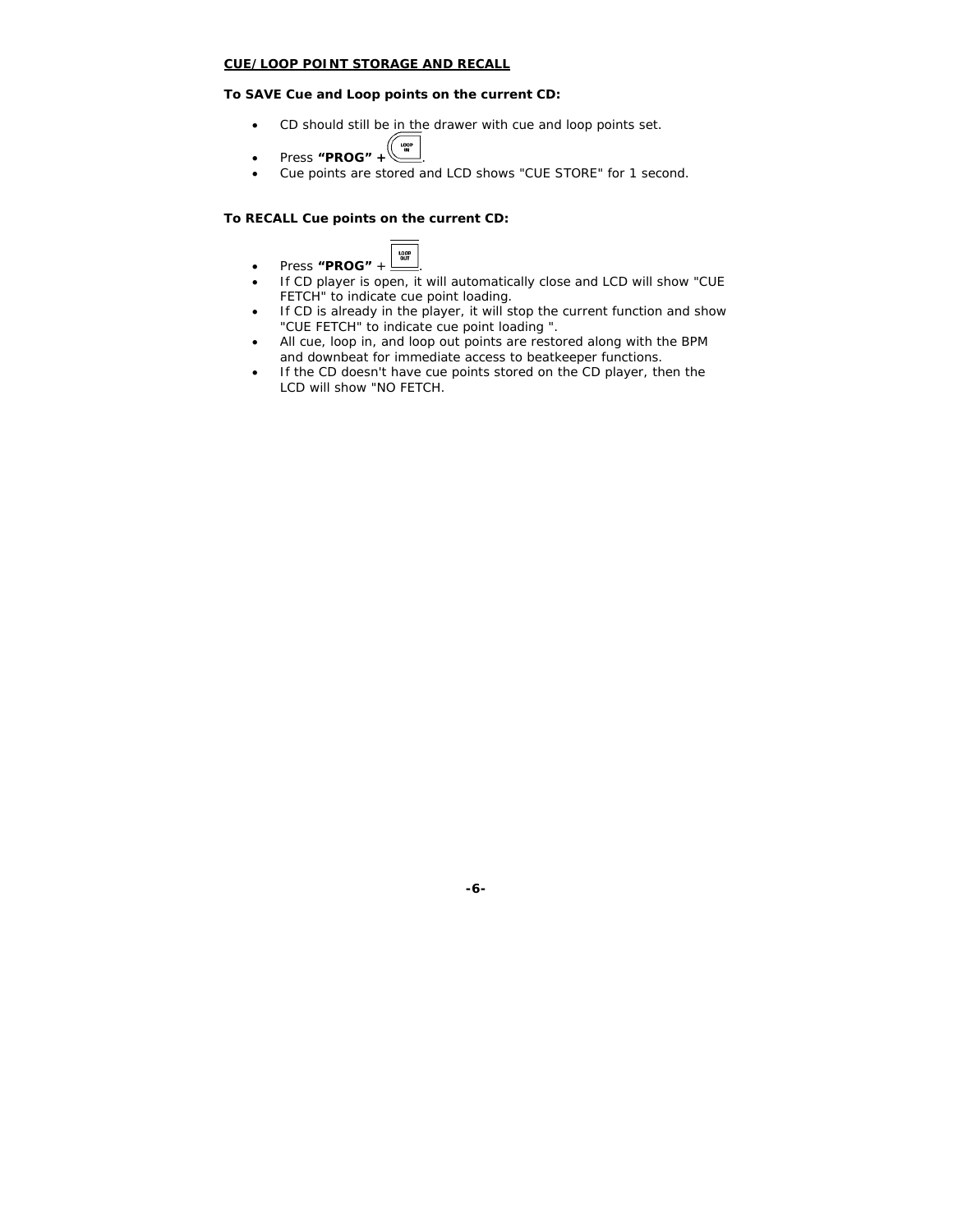#### **THE BEATKEEPER™ III**

The AXIS 9 includes the latest Numark patented Beatkeeper™ technology. The Beatkeeper™ automatically tracks beats based upon a combination of frequencies and rhythm patterns in the music. It shows BPM in the display and outputs 4-count (a.k.a. measure) information about the music in a marching bar graph.



**The Bar Graph:** Most dance music and rock is set up in 4 beat increments called measures. Many of the features within the AXIS-8 use this information for incredible results. It's important to understand the basics of how the Beatkeeper works to effectively take advantage of other advanced features in the unit. The bottom LED is for the  $1<sup>st</sup>$  beat or "Down Beat". Typically, most music starts on the downbeat so the unit sets the first beat to where the music begins. Occasionally this may not be correct or you may wish to reset it. To reset the downbeat simply tap the **"BPM"** button at the new downbeat location as the music is playing or while in pause.

**BPM:** This button is used for resetting the downbeat and also recalibrating the BPM. The Beatkeeper is considered by many to be the most accurate automatic beat counter on the market today, however, it occasionally may have trouble determining the correct BPM. This can happen when the music contains complex rhythms, or if it starts without a beat at all. If you know the BPM showing in the display is incorrect, or if the beat LEDs are not flashing with the beat, you have 2 options to reset the Beatkeeper.

- 1. Tap **"BPM"** on the downbeat and hold for a second. This will tell the unit to search and display the next BPM it finds.
- 2. If holding the **"BPM"** button doesn't work you can manually tap **"BPM"** on the beat and the display will indicate the new BPM. The BPM will be based upon the average of your last 8 taps. The Beatkeeper will then know which beats in the music it should be using to determine the correct BPM and it will track them through the song.

Occasionally the unit will be tracking the wrong beat but have the correct BPM. To reset the downbeat, simply tap the **"BPM"** button once on the downbeat.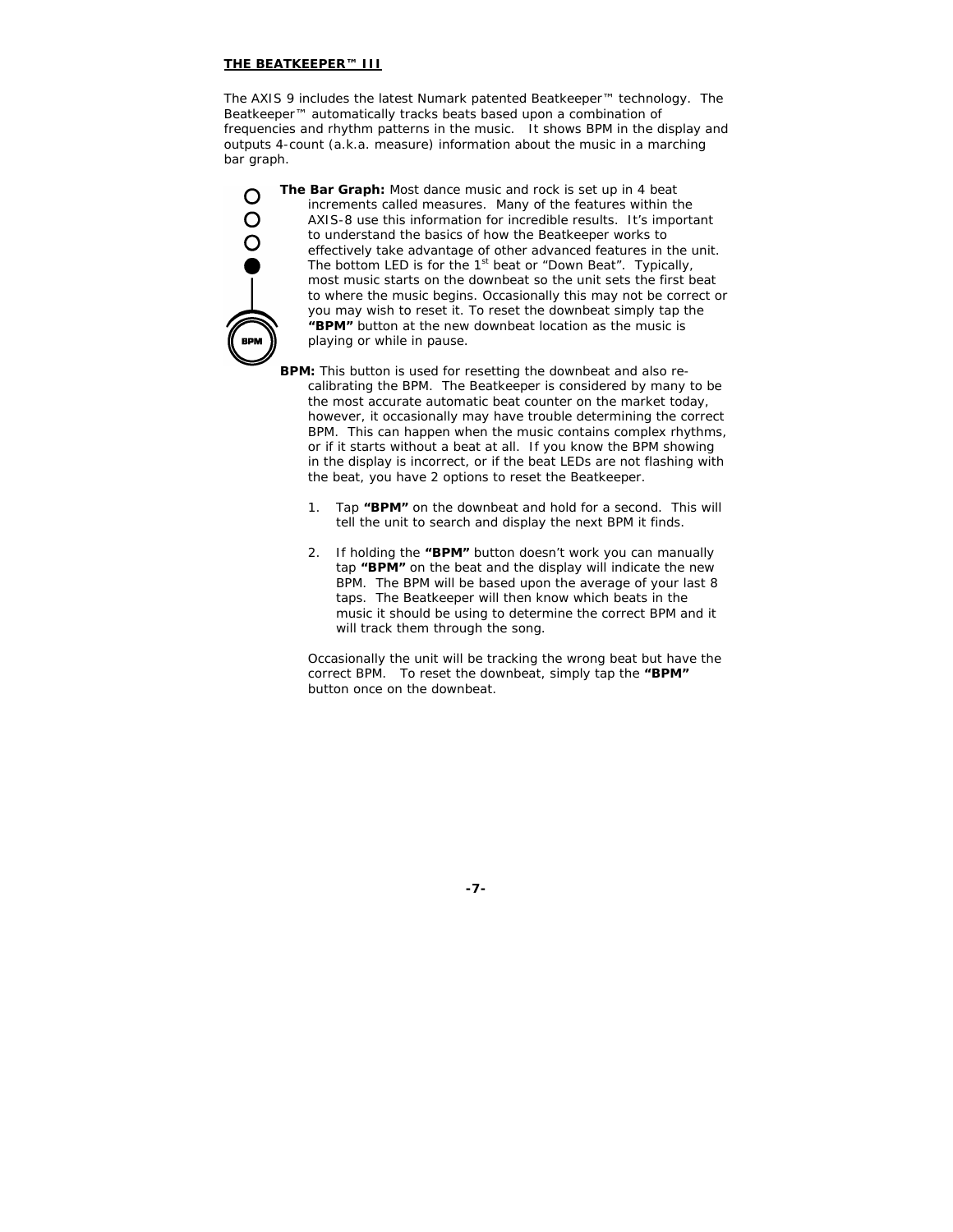#### **ADJUSTING PITCH/ALIGNING BEATS**



**Pitch Button:** Activates the pitch slider and adjusts the amount of control the pitch slider has on the overall speed of music. Pressing **"PITCH"** will toggle the slider on and off. Range adjustments of 6, 12, 25, and 100% can be achieved by

holding down "PITCH" and then pressing  $\bigcirc$  - $\bigcirc$  to cycle through the range options. *This setting will be remembered at power down.*



**Pitch Slider:** By moving the slider toward **"+"** the speed of the music speeds up. By moving toward **"-"** the speed slows down. With 100% control the music can be stopped or played at 2 times original speed. To match the speeds of two units you can either monitor the music of both units by ear or use the automatic BPM readout and adjust the pitch to match.

When the tempo of the music of the CD you wish to match is slow compared to the tempo of the other music, move the slider to the (+) end and match the BPM.

When faster, move the pitch slider to the (-) end. By making this adjustment the speeds will be matched though the beats may not yet be aligned.

**Pitch Bend: Buttons and Jog Wheel:** Allows the user to temporarily change the speed of the music to align beats.



(+



When the beats of the music of the CD you wish to match are fast compared to the tempo of the other music press the  $\bigcirc$ button or rotate the jog wheel counter clockwise (to the left).



When PLAYER 2 is behind press the  $\bigoplus$  button or rotate the jog wheel clockwise (to the right). The pitch changes temporarily while the  $\bigoplus$  or  $\bigodot$  buttons are being pressed or the jog wheel is rotated.

*The faster you rotate the wheel or the longer you hold the buttons the more you change the speed. Releasing the button or wheel results in a return to the original pitch.*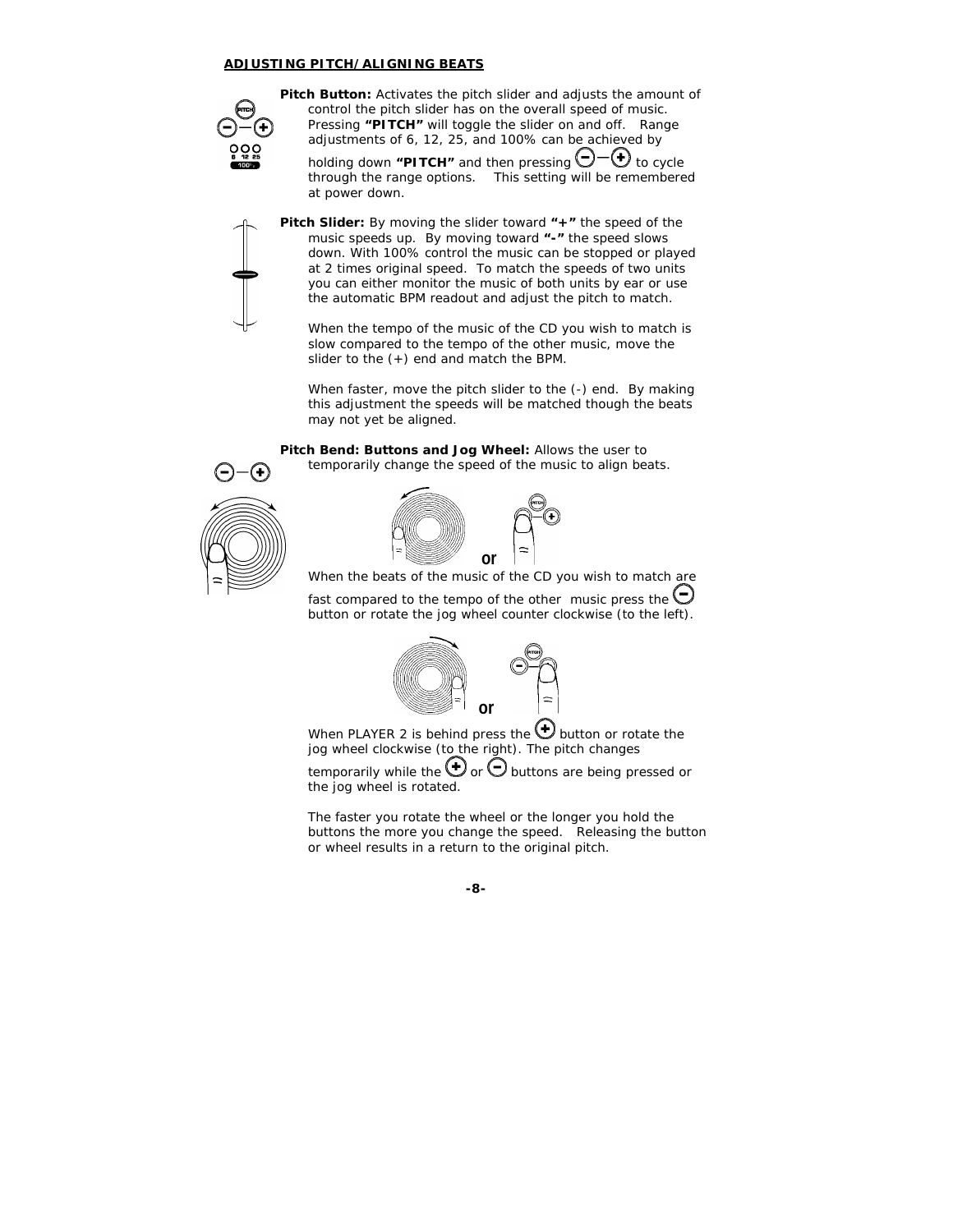#### **LOOPING OPERATIONS**



A loop is any area of a CD that you choose to repeat seamlessly. On the AXIS 8/9 two seamless loops are possible.

**LOOP IN:** is the point where you wish for the loop to start. The initial



"CUE" or "PLAY" point of the CD is also the default "LOOP IN" point for both loops or "Hot Start" point. If you wish to set a new "LOOP IN" point, just press **"LOOP IN"** while the CD is playing when it reaches the desired point. The **"LOOP IN"** button will light indicating a new

loop is set. The "RELOOP/STUTTER" button and **ALOV** in the display will also illuminate indicating a point has been set and is accessible for "STUTTER". *By default the "LOOP IN" also becomes the "STUTTER" or "HOT START" point.* 



*The CD Player will always remember a new set point as the "LOOP IN" or "HOT START" point until you actually set a new "LOOP IN" point or put in a new CD. The new point will be accessible until you remove the CD from the unit. If you change tracks and you previously set a "Loop In" on another track, pressing* **"RELOOP/STUTTER"** *will jump to that point.* 

**LOOP OUT**: is the end point for a loop. The first time you press **"LOOP OUT"** while a CD is in play mode, the "LOOP OUT" LED will turn on and flash while the song automatically returns to the "LOOP IN" point with no breaks and continues to play. When the song reaches the "LOOP OUT" point again it returns to the "LOOP IN" point and continues to repeat this action. You will notice the "LOOP IN" LED will also be flashing during loop action. To release or end the LOOP press **"LOOP OUT"** a second time and play will continue forward when the song passes the previously set "LOOP OUT" point. The "LOOP OUT" LED will be lit solid indicating that the LOOP is now in memory for "RELOOP" purposes.



LOOP<br>OUT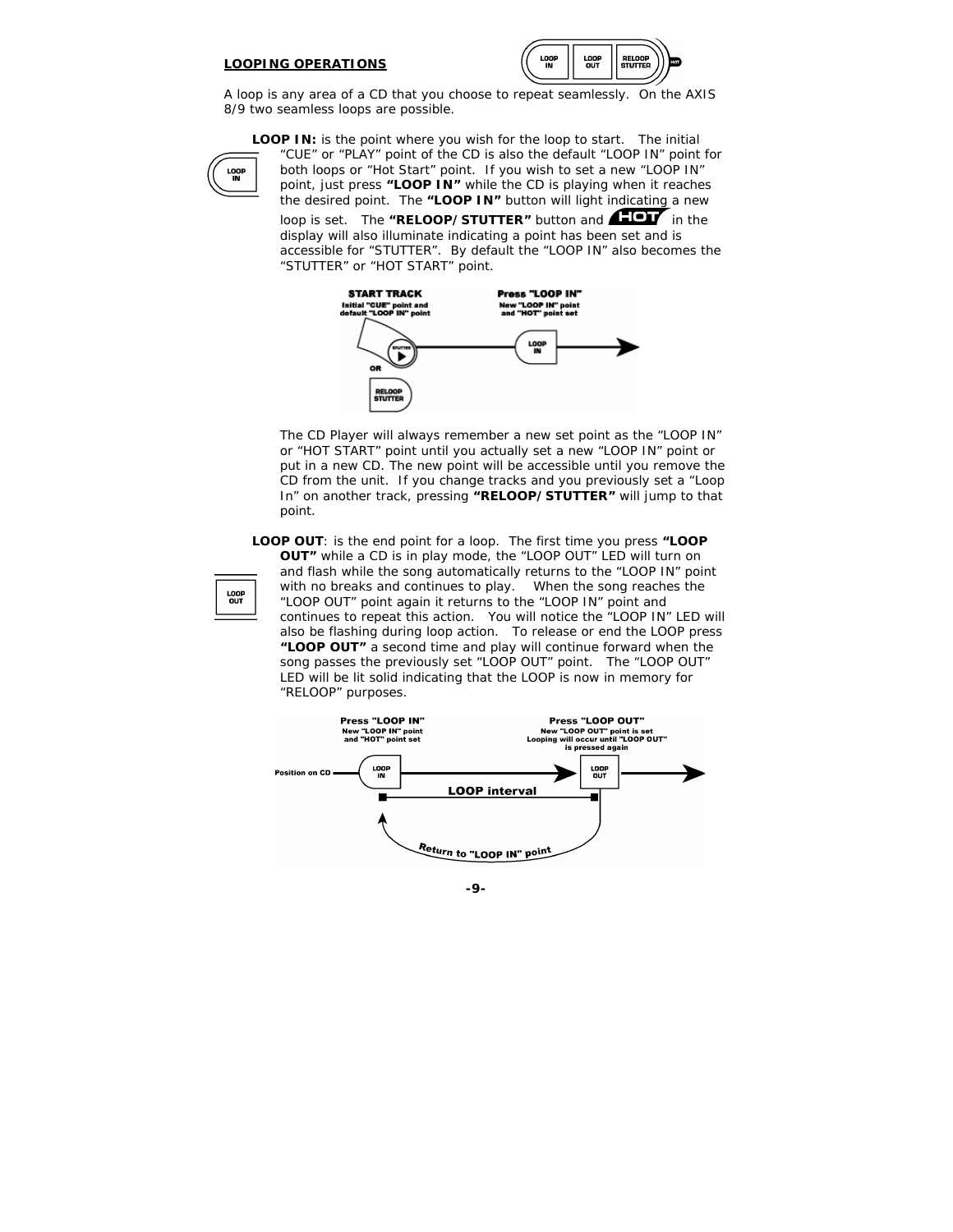*Note: The "LOOP OUT" point will be erased if* **"LOOP IN"** *is pressed or a new "CUE" point is set after the "LOOP OUT" point. This is important because without this point, "RELOOP" will not be possible.* 

#### **MOVING LOOP POINTS**

The "LOOP IN" point can be moved while the music is playing just by pressing **"LOOP IN"** at the new desired point. The next time "LOOP OUT" is reached the CD will return to this new "LOOP IN" point. If **"LOOP IN"** is press after the "LOOP OUT" point it will clear the "LOOP OUT" point. The "LOOP IN" point can also be edited while paused. First hold down **"CUE"** then press **"LOOP IN"** to move to the loop in point. Next rotate the wheel to search for a new cue point and then press **"LOOP IN"** again to set the new point. Check your point by pressing **"RELOOP/STUTTER".**



The "LOOP OUT" point can also be moved while a loop is playing. Press **"LOOP OUT"** to release the old "LOOP OUT" point and pressing it again at the new desired point.



## **SMART LOOPING**

The Beatkeeper and Looping can work together to set perfect loops every time. In order to work correctly first properly align the Beatkeeper<sup>™</sup> on the beat. To activate smart looping hold down **"PROG"** followed by **"RELOOP/STUTTER"** at the same time. After this has been done all loop points and stuttering will play perfectly to the beat of the music.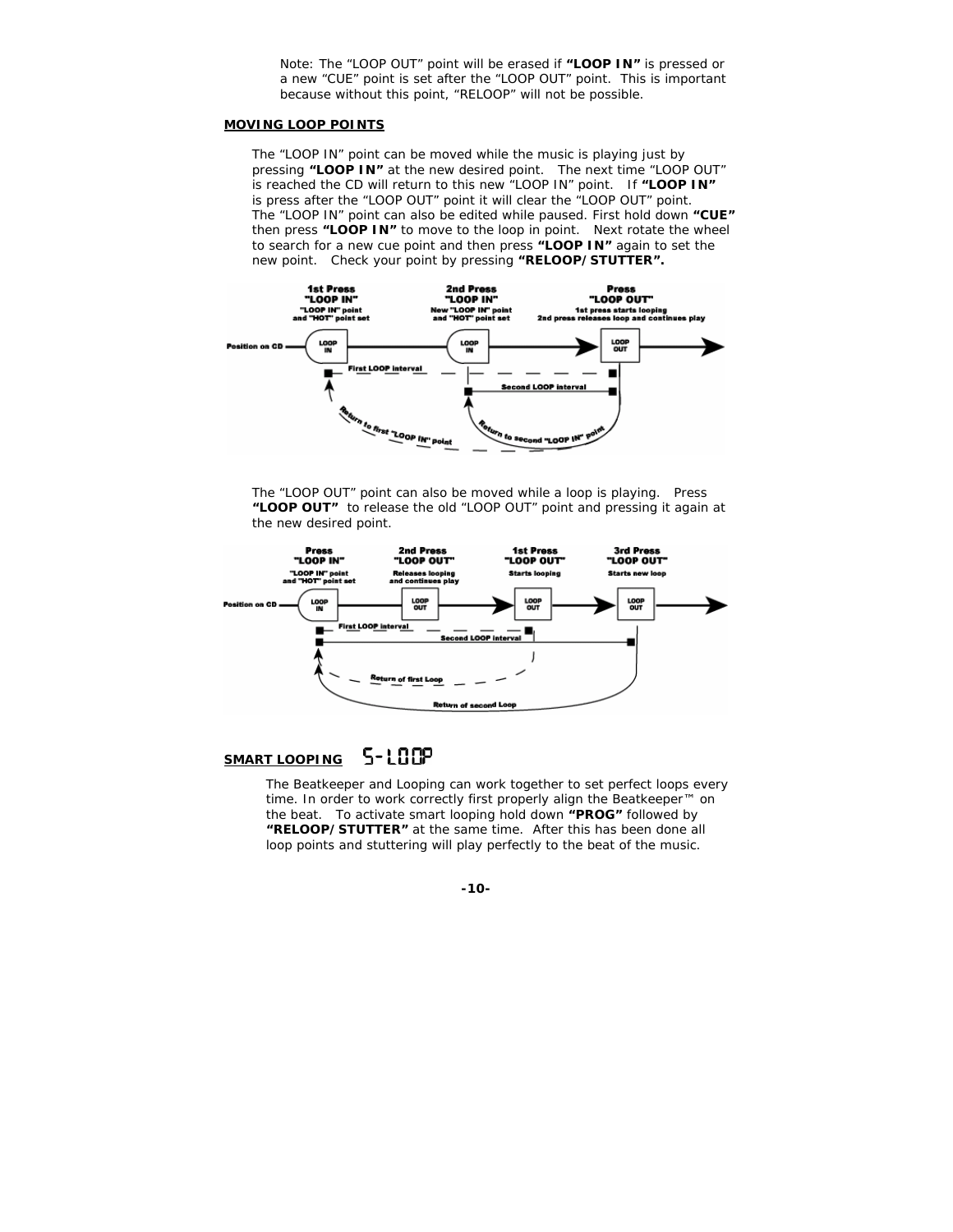#### **RELOOP/STUTTER:** *2 functions depending on loop setting.*



**TUTT** 

**"RELOOP"** is only possible if "LOOP" points have been previously set. The "RELOOP" function automatically returns the music to the "LOOP IN" point and will play the loop until it is released with the "LOOP OUT" button.



**"STUTTER"** starts instant play from previously set "Hot" points. Simply set your stutter (Hot Start) point by follow the directions for setting loop in because the points are the same. **Remember the button serves also for the reloop function so if a loop out has been set the unit will also loop until released**. This function lets you set 3 Hot Start points. The first is based on the "PLAY" cue point and the second two are based upon "LOOP IN". Since the default "LOOP IN" points are also the initial start point your unit can be "stutter" started from up to 3 buttons.



*Note: The CD Player will always remember a new set "Hot" points until you actually set a new "LOOP IN" point or put in a new CD. The new point will be accessible until you remove the CD from the unit. If you change tracks and you previously set a "Loop In" on another track, pressing "***RELOOP/STUTTER"** *will jump to that point.*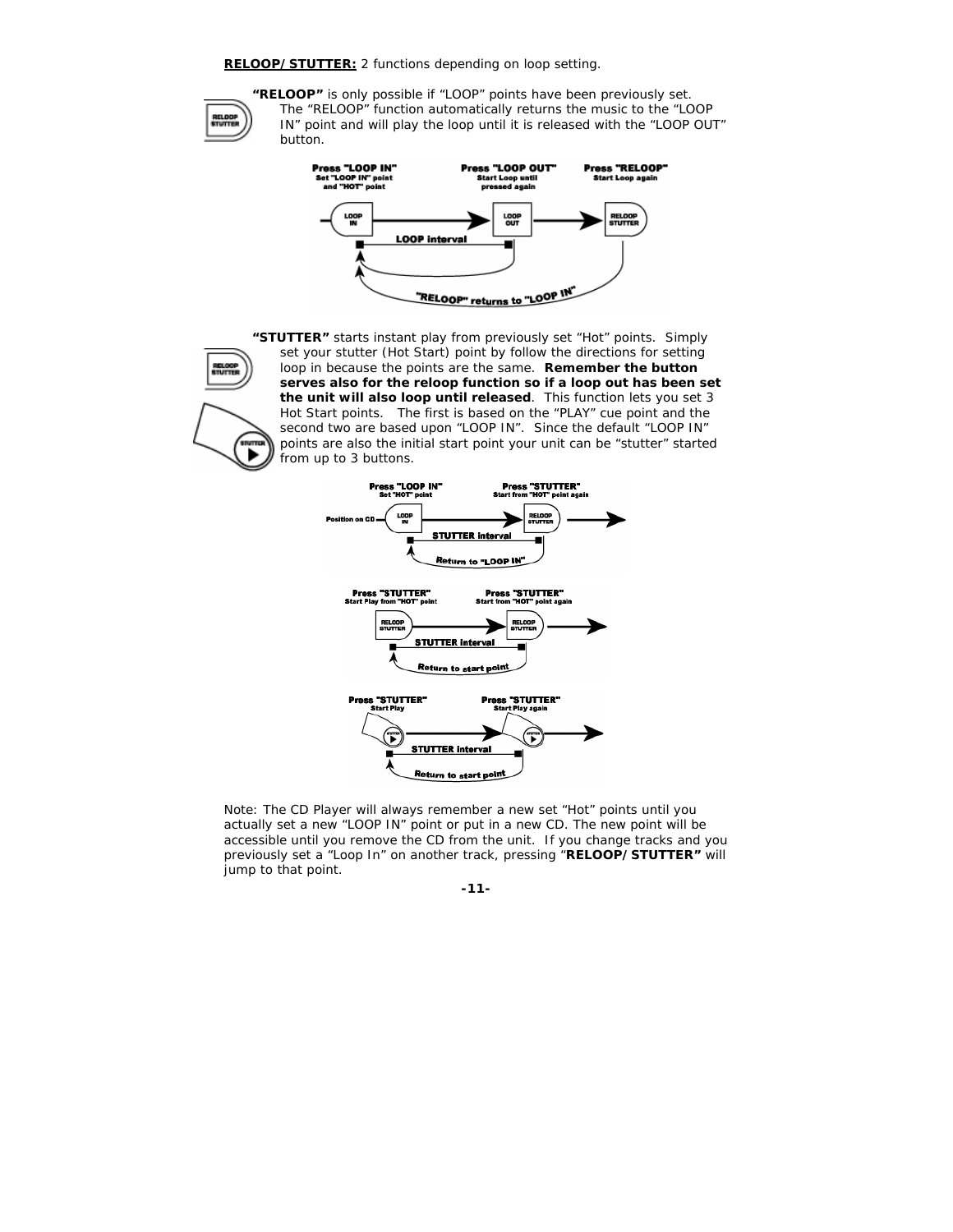#### **KEY LOCK / KEY CHANGE**



The AXIS 9 uses Numark exclusive technology to lock the key of the music in place at the current pitch position or change it from the current position. This is different than "master tempo" often found on many modern units because the key lock to the current pitch position and not automatically set to the "0" pitch position. By doing this we have allowed you to activate this function while playing without changing the key.

**Key Lock:** Pressing **"KEY"** holds the key in place. The display will

indicate  $\sum$  to show the current key is locked. If pitch (tempo) is changed the current key will continue to play. By putting the pitch at 100% you can actually slow the music to a complete stop while playing the last heard tones of the music. This works very well on vocals and can be a very cool effect. If the unit has Key Lock active after the track has been changed and before play is hit, the unit will lock to 0. If Key is deactivated during pause the unit will reset to match the current pitch position.

*Key Change: Pressing*  $\text{"KEY"}$  *and then* $\bigoplus$  *or* $\bigodot$  *will change the* 

*key. The display will indicate the*  $\overline{\text{KEY 10}}$  and the new key. *The key can increase to 1 octave above normal key or up to 2 octaves above normal key when the Slide effect is used. The key can decrease up to 5 octaves below normal key. The display will limit to 19 half steps above or below normal key. If the key is higher, the display will show "H". If it is lower, the display will show "L".*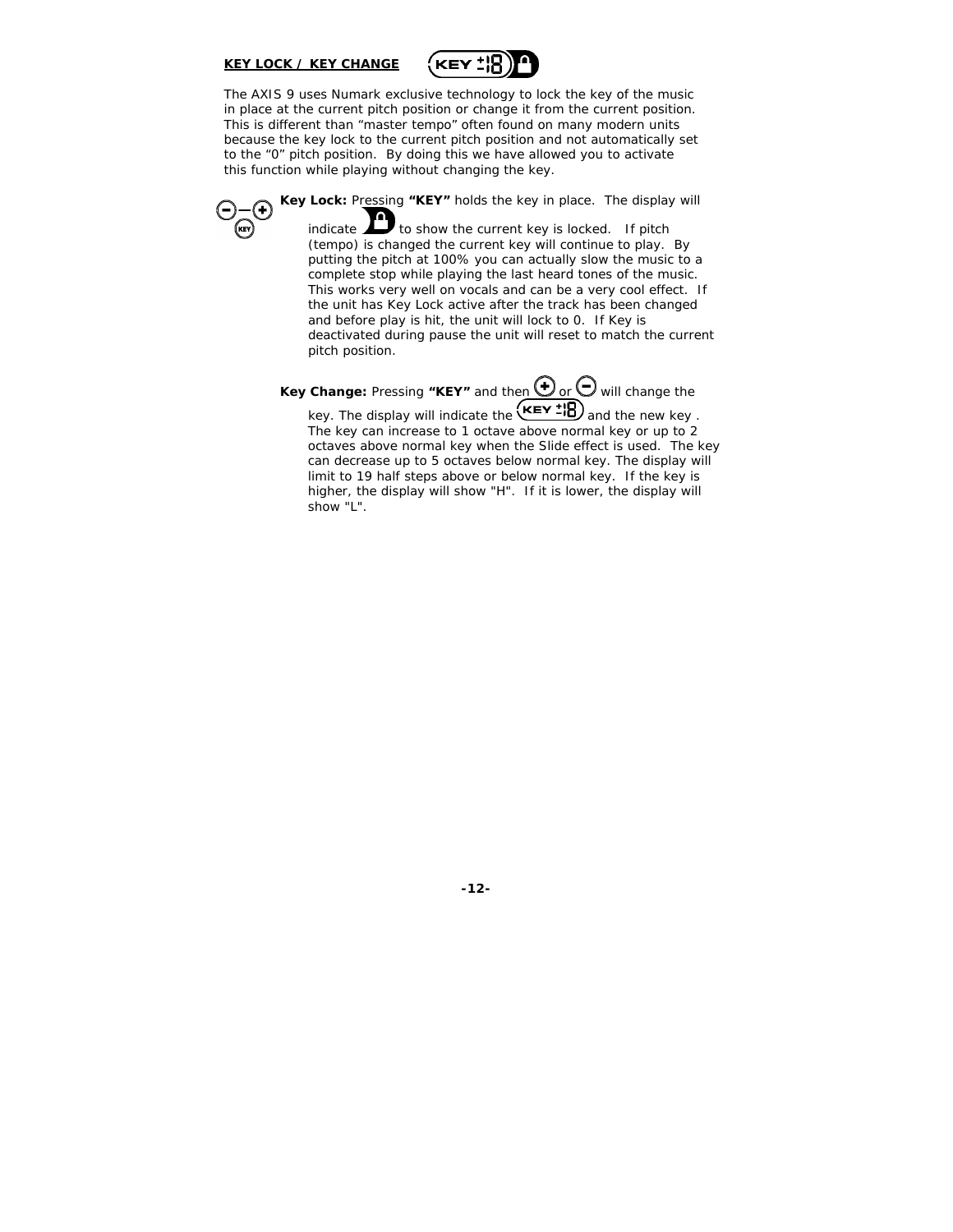#### **SPECIAL EFFECTS**



**EFFECT SELECTION (Single Mode):** To select and activate an effect tap on it's button, it will light to indicate activation and effect will indicate in the display. To put the effect into hold mode or active alternate effects press the center button. The button will light indicating the hold has been activated and hold will show in the display. To release any button, tap it once again.

**EFFECT SELECTION (Multiple Effect Mode) (AXIS 9 ONLY):** In order to activate/deactivate this mode press **PROG + HOLD**. The display will indicate "MULTI" or "NO MULTI". Press an effect and move the wheel to the desired parameter. Then press a second effect. The first effect will flash while the current effect will be solid. To change effects, select the effect you want. To release, press the "current/solid" effect a second time.

You can use a combined effect value of 4 effect values at the same time.

These values are:

| <b>SCRATCH</b>  |                |
|-----------------|----------------|
| <b>PHAZE</b>    | 2              |
| <b>SONAR</b>    | 2              |
| <b>SLIDE</b>    | $\overline{2}$ |
| ECHO/A.D.       |                |
| <b>CHOP/PAN</b> |                |
| <b>ISO/KILL</b> | 1              |
| REVERSE/BLEEP:  |                |
|                 |                |

*Scratch and Reverse are always possible. If more than the allowed values are attempted, they will not activate.* 

For example:

- You can have Echo, ISO, Scratch and Sonar
- Phaze and Slide with Reverse
- You can not have Phaze, Sonar, and Echo

**EFFECT PARAMETER SELECTION:** Once an effect is active, rotate the wheel (AXIS 8) or inner touch wheel (AXIS 9) to the desired parameter value. The parameter value for most effects will show in the display above the effect indication. *Note: For all effects except reverse, you will need to activate pitch bend via the pitch bend buttons. On the AXIS 9 you can also use the outer non-touch section of the jog wheel.*



**EFFECT PARAMETER PRESET:** Press on the desired effect and rotate the wheel (AXIS 8) or inner touch wheel (AXIS 9) without releasing the button. When the desired parameter is reached in the display, release the button. If an effect is already playing, the new parameter will be heard upon button release. If the effect is not active, then the next time the effect is activated it will be set to play from this parameter\_in "hold" mode. If you wish to preset an alternate effect such as SLIDE, PAN, or KILL press the hold button first, then hold down the effect button and spin the wheel as described above.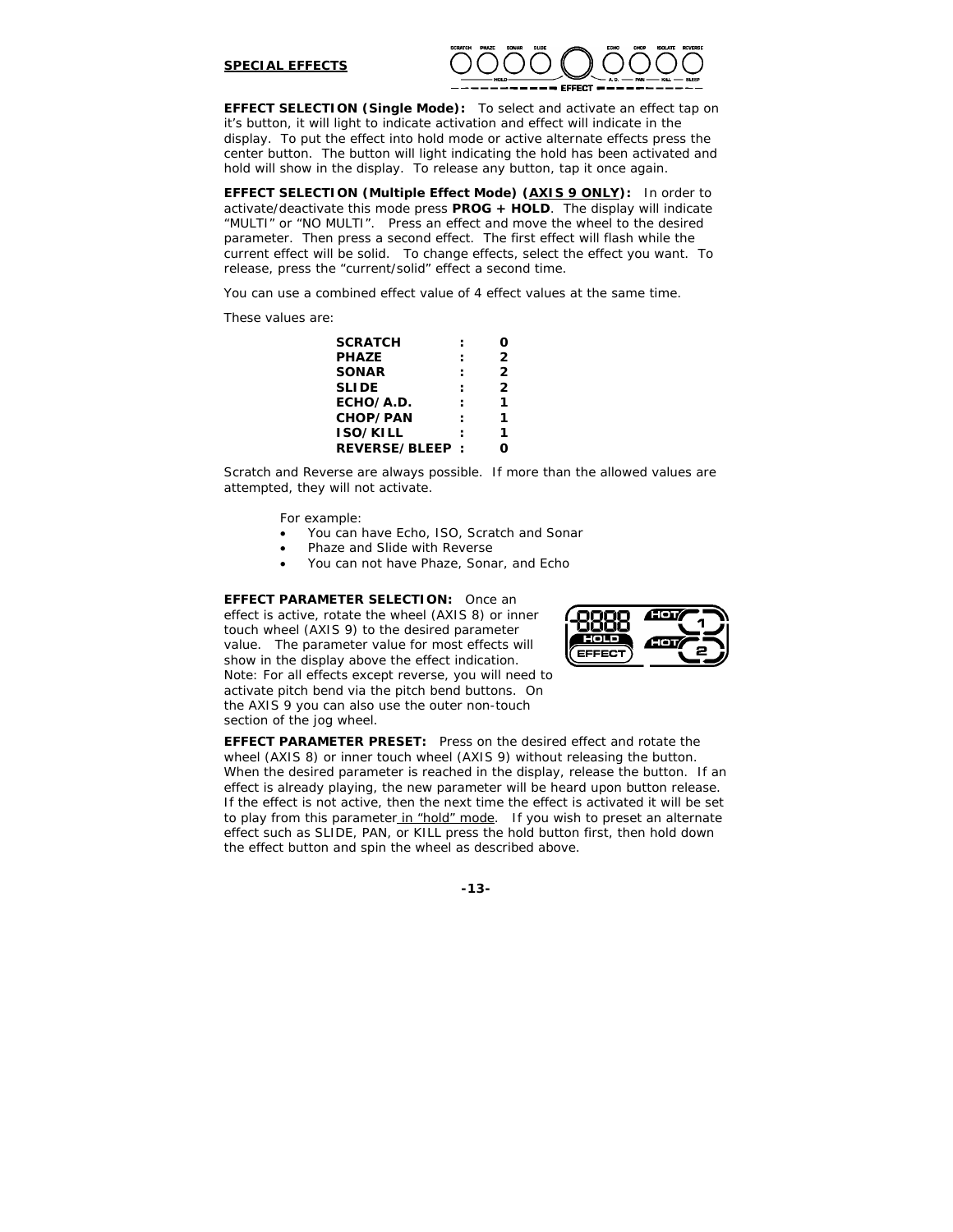

**SCRATCH –** This effect makes it possible for the wheel to scratch the music while it is playing. If you move the wheel back and forth the music will stop and play slowly as the wheel is moved similar to scratching a record. There are several modes of operation for this effect. By pressing "PROG" followed by the scratch button you can toggle between Scratch 1,2,3, and 4. In "Scratch 1" the unit automatically returns to play when the wheel is released. In "Scratch 2", when the wheel is brought to a stop the music will stop and when you push the wheel forward the unit will automatically play. In "Scratch 3" the unit scratches from the current buffer until the unit is released. When released, the unit jumps ahead to the point where the music would have been, if not interrupted. This essentially allows a bleep of dirty lyrics through scratch. In "Scratch 4" the unit scratches from the last set cue point until released. This allows you to scratch from a set "sample".



**SCRATCH HOLD –** This effect works like the above except the music will not release when the wheel is pushed forward or let go. It is basically the same as scratching on a powered off turntable. Scratch is similar to working with a playing turntable, while the Scratch hold is similar to scratching a turntable with the power off.

**PHAZE –** Creates an effect on the music similar to the sound of an airplane taking off. As the wheel is moved the effect is created. If the wheel stops moving the effect will return to the beginning on it's own. If the effect is in "Hold" the effect will stay at the current sound until the effect is released by the button or hold removed.



**SONAR** – Creates a metallic hollow effect to create a slightly different sound. The wheel works a similar way as Phaze.



**SLIDE –** Smoothly changes the key of the music. In the key display you will see the key change as the wheel is moved.

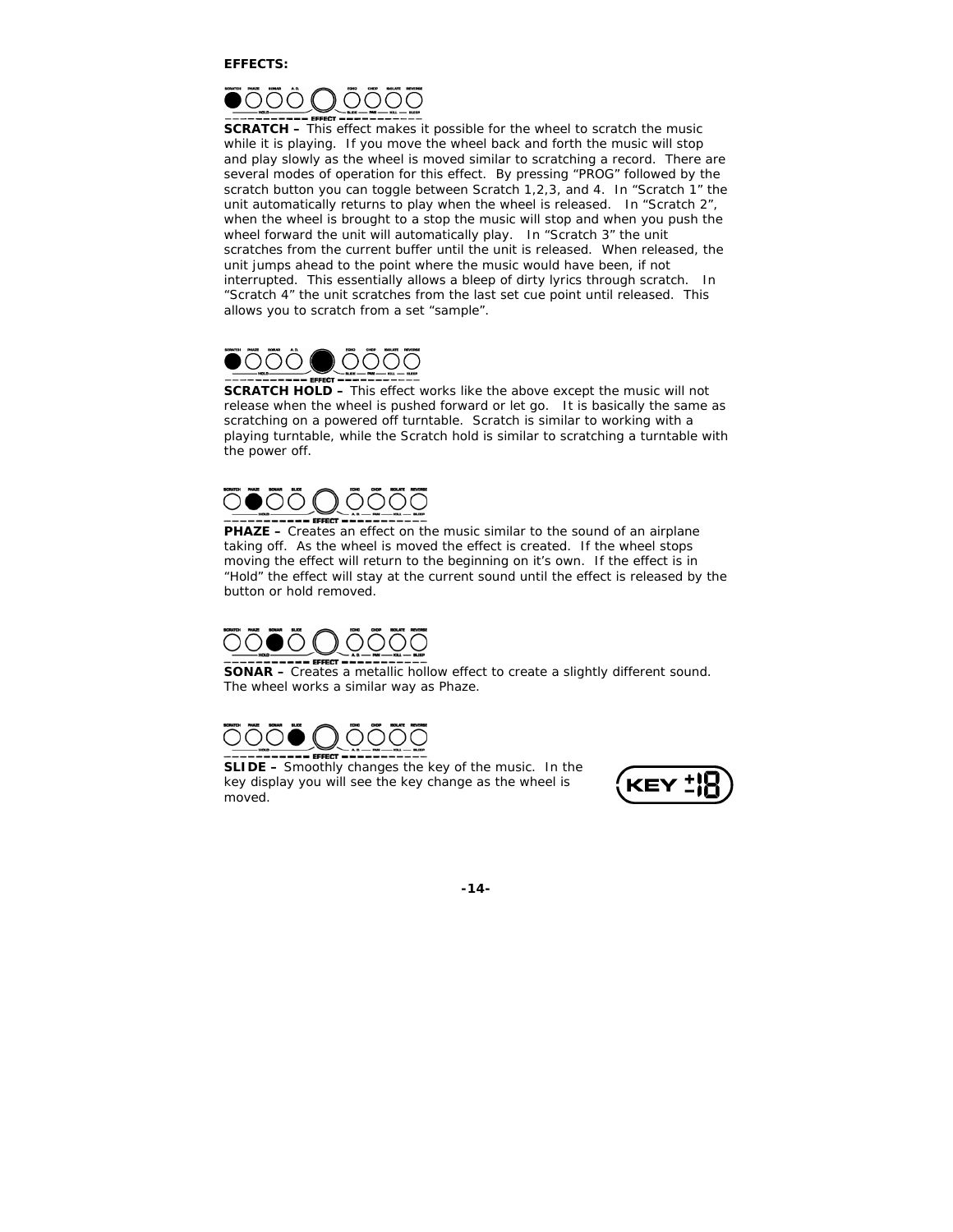

**ECHO –** this effect adds echo to the music also based upon the Beatkeeper™. The start parameter is no echo "0". If you move the wheel to the right the numbers will go 1-64, 1-32, 1-16, 1-8, 1-4, 1-2, and 1-1 indicating the amount of echo added to the unit. If you move the wheel to the left you will create negative or preceding echo. This essentially plays the music before you get to it. At 1-1 the music will echo 1 full measure or

4 beats of music. If you turn off the effect then back on again it remembers the last set parameter.

*(Note: a preceding echo requires the unit to play from buffer memory. If the buffer becomes unavailable the effect will stop until buffer is regained.)* 



**REAT 1 Measure Length 1** Effect Length 1/2 -Effect Length 1/4 -ЕСНО 1-2 ЕСНО 2-3 ЕСНО 3-4 Effect Length 1/8 -

**ECHO** 

**A.D. (Artificial-Dissemination) –** Reduces the bit rate of the music creating increasing distortion with intensity.

# $---$  EFFECT

**CHOP –** This effect works best when the Beatkeeper™ is properly aligned. Chop breaks up the music by turning the volume on and off based upon the BPM of the Beatkeeper™. First activation of the effect plays 1/8th note or half of every beat. In the BPM display will indicate an 1-8 which means one measure (4 beats) of music has been broken into 8 parts. Rotation of the wheel to the left decreases the parts to 1-4, 1-2, and 1-1. At 1-1 the music plays for 4 beats then is silent. Rotating to the right breaks up the music into 1-16, 1-32, 1-64, then smaller increments making for another interesting

effect. When the effect is first activated the music will play the section then turn off for a section. This is important because you can reverse the sections that are off and on by activating the effect in the other section. If you deactivate the effect then turn it on again it remembers the last set parameter.





**PAN -** This effect also works best when the Beatkeeper™ is properly aligned. Auto-pan alternates playing right and left audio based upon the BPM of the Beatkeeper™. First activation of the effect plays alternates on 1/8th notes or half of every beat. In the BPM display will indicate an 1-8 which means one

measure (4 beats) of music has been broken into 8 parts. Rotation of the wheel to the left decreases the parts to 1-4, 1-2, and 1-1. Rotating to the right makes faster changes of 1-16, 1-32, 1-64, then smaller increments making for another interesting effect. If you deactivate the effect then turn it on again it remembers the last set parameter.

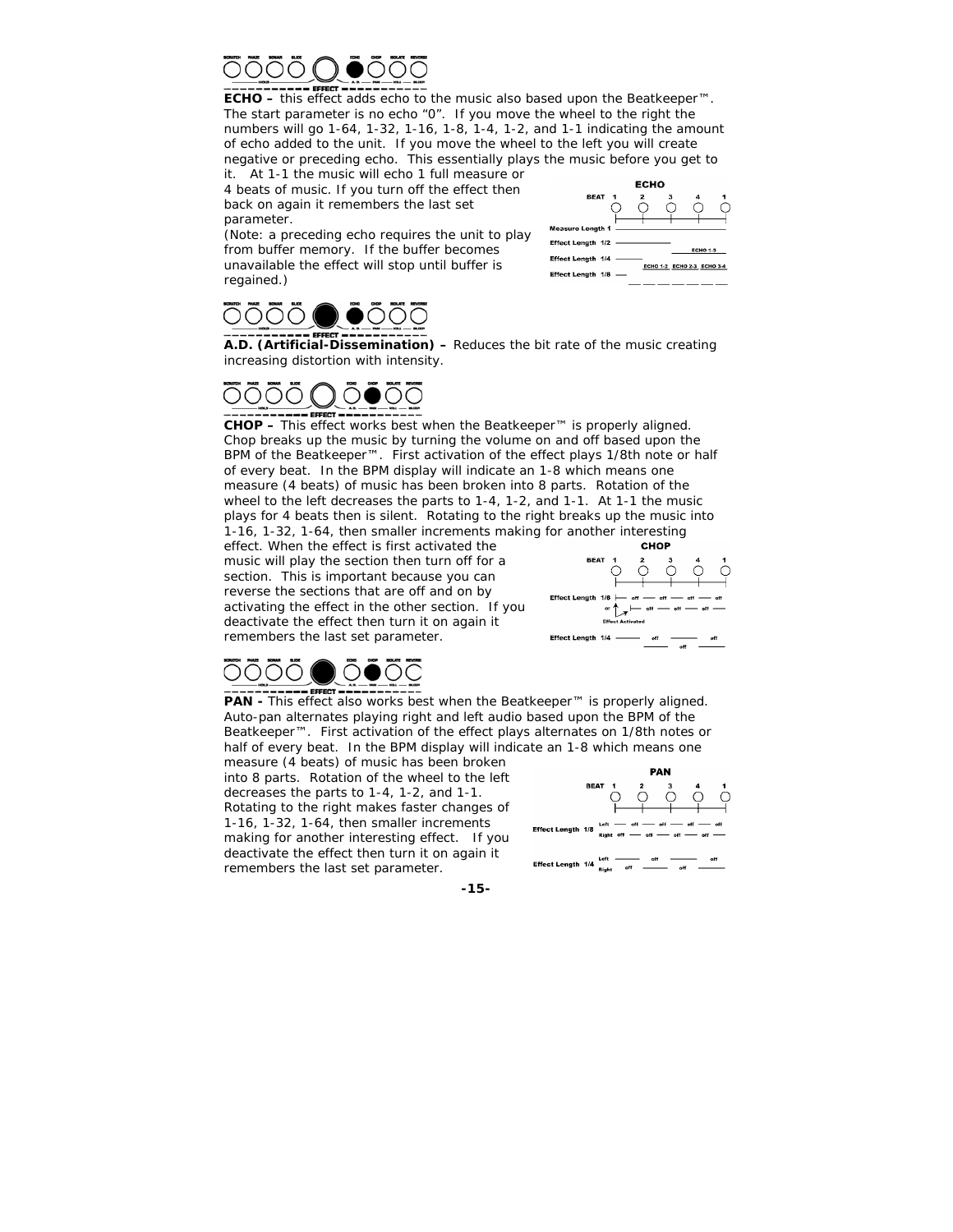

**Isolate -** This isolation filter lets you play only a specific frequency of the music. Rotation of the wheel moves the frequency played through the audio spectrum. If you turn off the

effect then on again it remembers the last set parameter.





**KILL-** This elimination filter lets you play all but a specified frequency. Rotation of the wheel moves the frequency not played through the audio spectrum. If

you turn off the effect then on again it remembers the last set parameter.

| <b>Frequency</b> | <b>SOUND</b> | <b>NO SOUND</b> | <b>SOUND</b> |       |
|------------------|--------------|-----------------|--------------|-------|
|                  | 20Hz         | KILL            |              | 20kHz |



**Reverse-** Plays the music backwards. When the effect is activated the music will play backwards until it is released. There is no limit to the amount of time you can reverse.

**Bleep-** The effect activates as soon as the button is pressed. It is a temporary (forward) reverse function for "bleeping" dirty lyrics or creating interesting effects. By pressing the button the music plays backwards from buffer until released or until the buffer runs out. When the button is release, or the buffer runs out, the audio plays forward form the point where the music would have

been if the button was never pressed. For example, is the effect is activated for 5 seconds at 10 seconds into a song, forward play will resume at 15 seconds. The buffer time for this operation is variable depending upon the number of loops set and anti-shock buffer available.

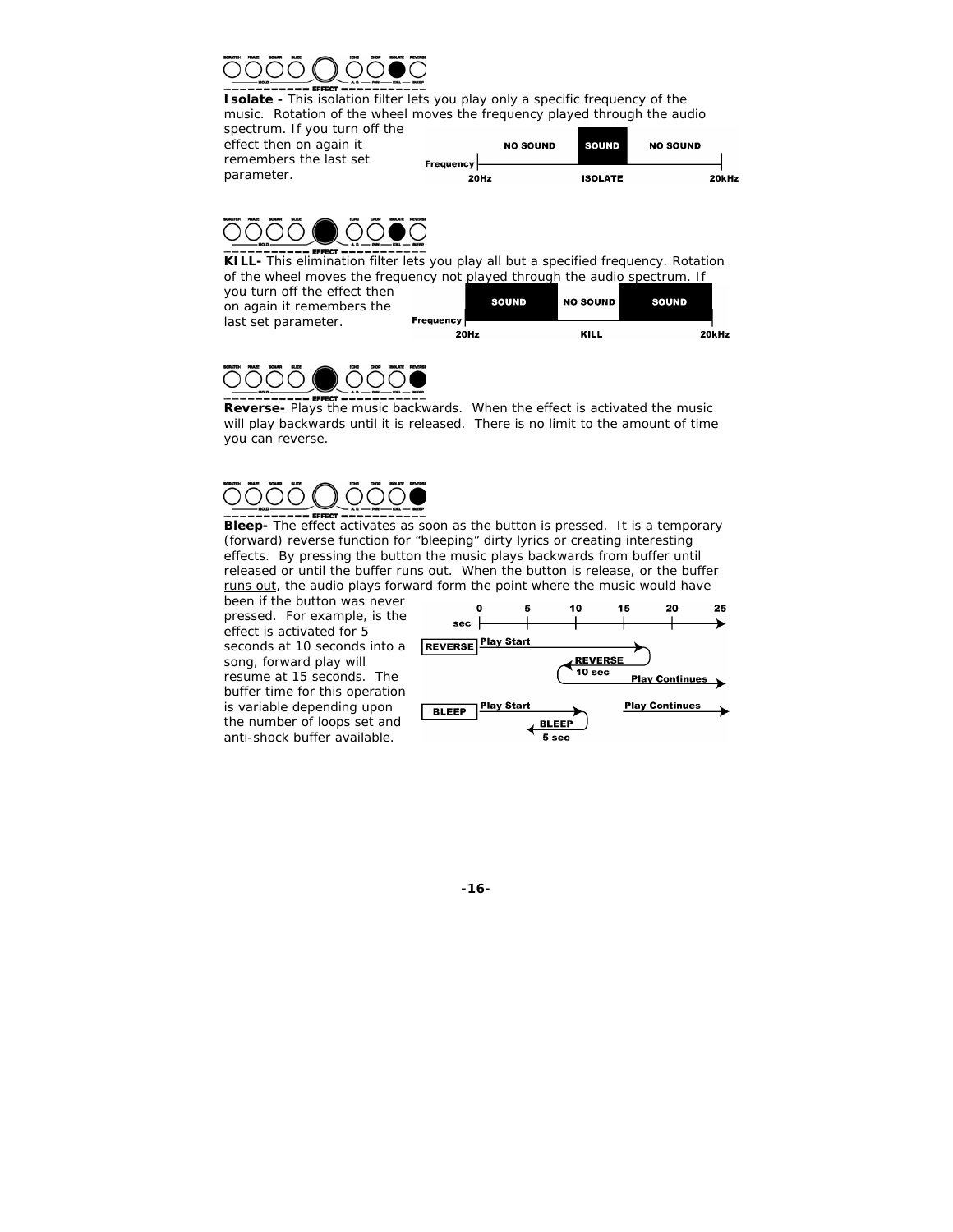#### **PROGRAM FUNCTIONS** *PLEASE READ!!!!*



This button provides several programmable functions depending upon the combination of buttons used.



**Track Sequence Programming** - Depress **"PROG"** while the unit is stopped and " PROGRAM " will light. Select each track to be programmed then press **"PROG"** between selections. Press **"PLAY/STUTTER"** to start the track sequence program playing. To exit and erase program hold **"PROG"** for more than 2 seconds while the unit is stopped, open the disc tray, or turn off the power.

The following functions will work by pressing **"PROG"** followed by appropriate function while still holding the program button:



**Effect Options - pressing program with an effect button will offer** alternative options to that effect. In the case of the "SCRATCH" effect the display will toggle between Scratch 1,2,3, and 4. Not all effects offer options. More information on these options is available in the effects section of this manual.



**End of track dead space elimination** – this will give and option for eliminating the dead space at the end of tracks. The unit already automatically removes dead space at the beginning of tracks. End of track dead space elimination is useful if you are playing a CD continuously and want to eliminate all the gaps between songs. The display will indicate  $\theta$   $\cong$  SPRE  $\theta$  when the function is set to eliminate space and indicates  $" -$  SPRE E  $"$  when the unit is left to leave the natural space between tracks. *This setting will be remembered at power down.*



**Cueing Style Selection** – this will alternate the jog wheel cue function from a smooth "scratch" sound to the tradition "stutter" sound modes during cue operations. The display will indicate " **SCRATCH** " when the "scratch" style is active. This indication will go away when the style of cue is stutter. *This setting will be remembered at power down.* 

$$
\boxed{\blacksquare}
$$

**Brake Speed** – this allows you to adjust the speed of "PAUSE", or braking. Press **"PAUSE"** then rotate the wheel until the desired seconds of startup are shown. Pressing **"PAUSE"** twice will toggle startup from  $\cdot$  OFF  $\cdot$  to the desired seconds.



**Startup Speed** – this allows you to adjust the startup speed of initial play. Press **"PLAY/STUTTER"** then rotate the wheel until the desired seconds of startup are shown. The "STUTTER" function will not be affected. Pressing **"PLAY/STUTTER"** twice will toggle startup between  $\mathbf{B}$   $\mathbf{F}$  and the desired seconds.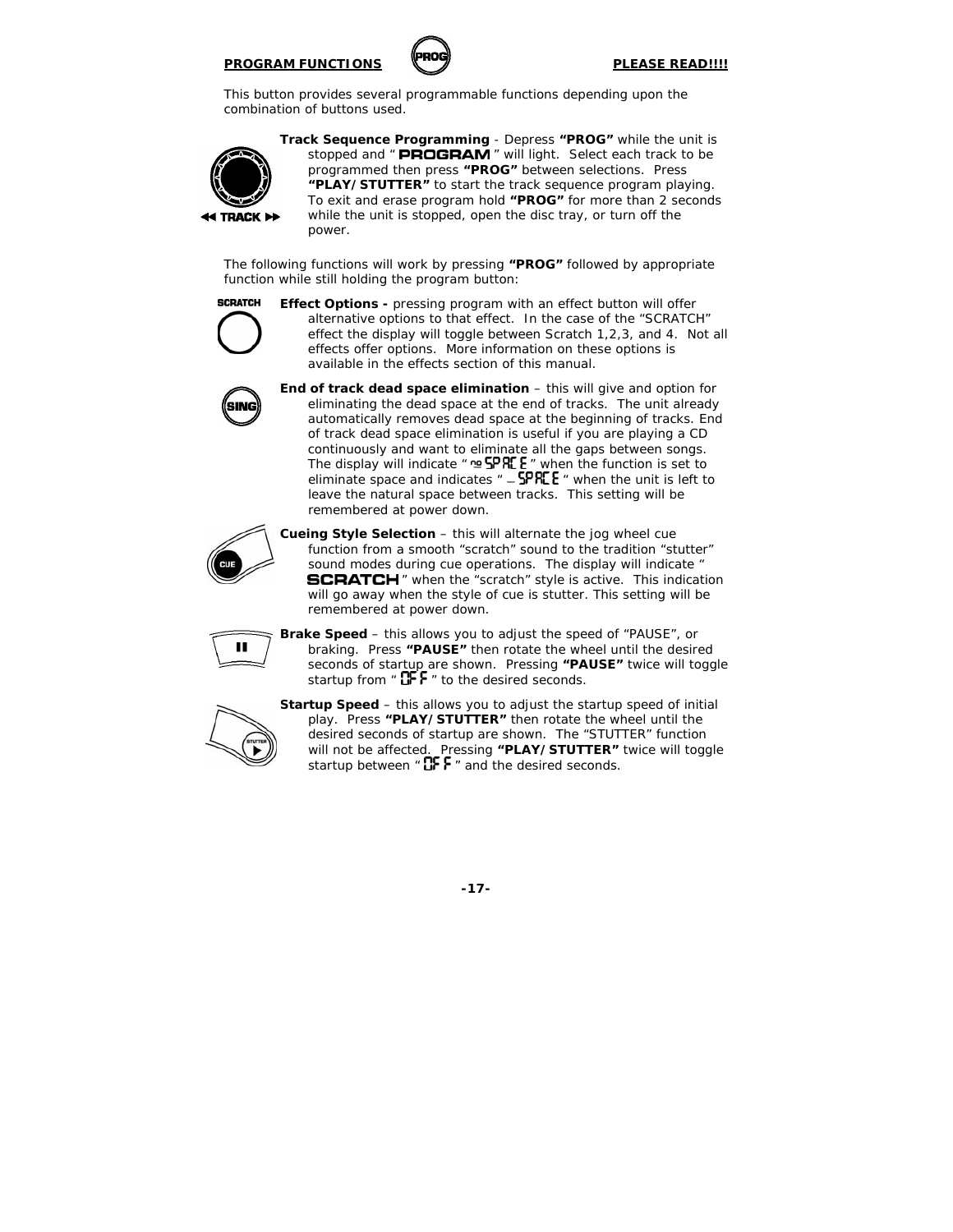

**Relay time** – this gives options for the amount of time used for relaying between tracks on two connected units. Options will appear to relay immediately after the track (0), with time added of 1, 2, or 3 seconds  $(1,2,3)$ , or a reduction of 1,2, or 3 seconds  $(-1, 1, 2)$ 1,-2,-3). By reducing time the attached CD player will start playing before the end of a track, creating an automatic segue. *This feature will also work in track sequence program mode; however, if the units are also in SINGLE mode the same number of tracks programmed should be the same. Play will stop at the end of the last track. This setting will be remembered at power down.* 

**Remote Start** – The sets the mode for the "remote" jack on the rear of the unit. Details can be found in the relay and remote start sections of this manual.

**Automatic door close protection** – this option automatically closes the door at the specified time. The display will indicate 30 seconds, 60 seconds, 120 seconds, and (no) for no auto close. *This setting will be remembered at power down.*



**Smart Looping** – When active the display will indicate  ${}^n$ **S** - LOOP  ${}^n$ and all looping and stuttering will follow the beat of the music based upon the Beatkeeper information.

**Sleep Mode** – The unit will automatically enter sleep mode after 15 minutes of inactivity. In this mode the unit will still start instantly from buffer, however, the laser will turn off to extend it's life. If this feature is undesirable, then it can be turned off. *This setting will be remembered at power down.* 

### **RELAY PLAY**

This mode will be operational only when 2 units are connected via a relay cable.



- 1. Insert CDs into both of the units.
- 2. We recommend putting both sides in SINGLE play mode while learning this function.
- 3. Press the **"RELAY"** button on one unit to activate.
- 4. Press play on the first unit. When that unit has finished play it will send a signal to the second unit to start play. You will see the second unit start play and the first unit pause and cue to the beginning of the next track. When unit 2 has completed play unit 1 will start.

*Note: The play signal is sent at the end of specified play. If the unit is in SINGLE mode the play signal will start the second unit at the end of the track.*  If the unit is in CONTINUOUS mode the play signal will be sent at the end of the *full CD. Two CDs will play continuously, alternating from unit to unit.*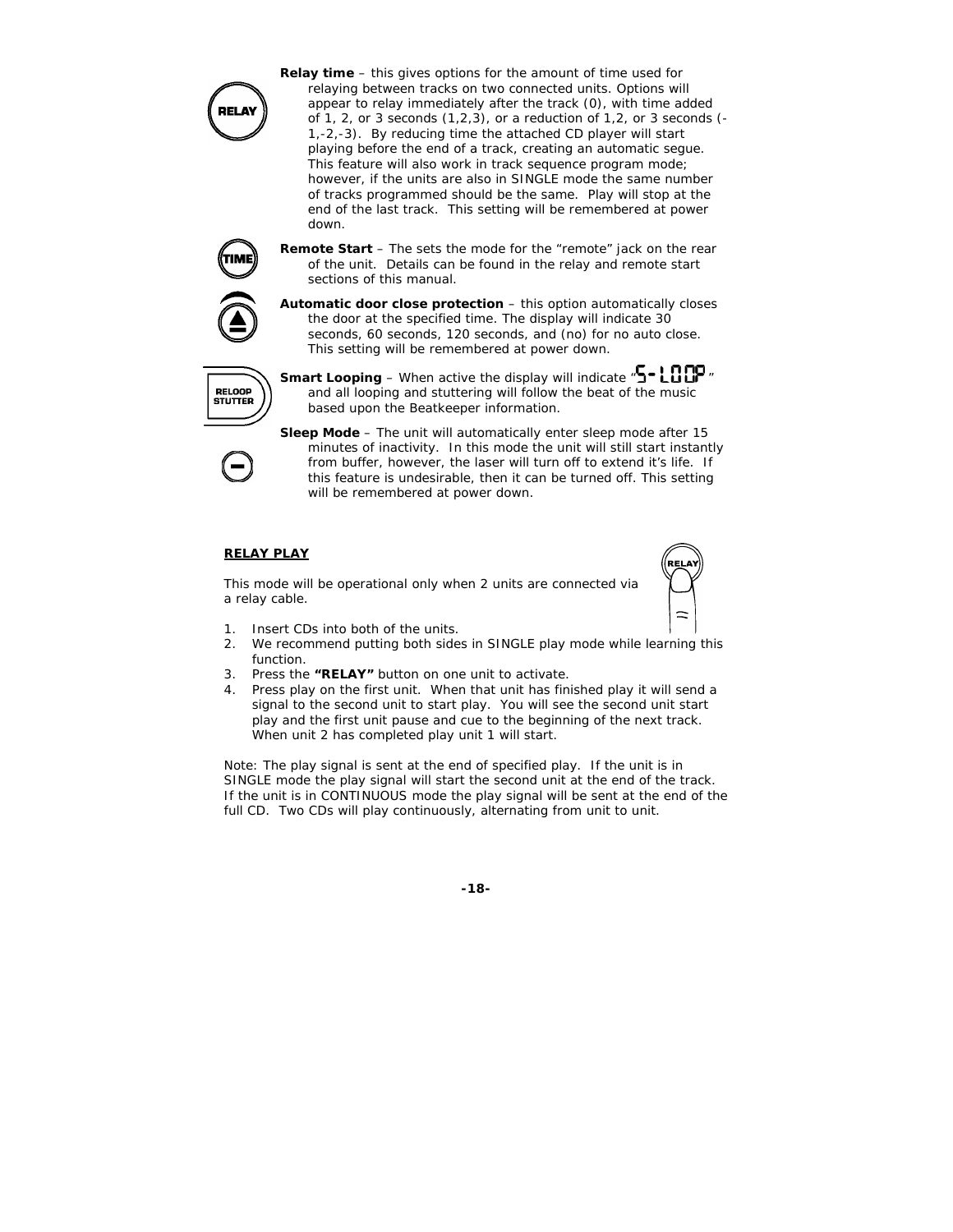### **FADER START**

Fader Start is achievable by attaching your CD player to a similarly equipped DJ mixer and setting the rear panel selection switch to "mixer" mode.



- 1. Connect cables between the CD player and your DJ mixer.
- 2. Press the button or switch on your mixer into fader start mode to activate the fader start capability.
- 3. Set the CD player to fader start by hold down **"PROG"** followed by tapping "**TIME**" until the display says  $F$ RUER.
- 4. Typically if you move the crossfader toward the active channel, the attached CD player will activate. When it is moved away the unit will cue or pause depending upon CD player setting.

To select start/stop mode hold the time button for 2 seconds.

- If the display shows  $PRU$ <sub>5</sub> $E$  then the CD will pause when the crossfader is moved away.
- If the display shows  $\mathsf{LUE}$  then the CD will CUE when the crossfader is moved away.



#### **REMOTE SWITCH START**

Remote switch start is achievable by attaching your CD player to a switch like a foot switch found in most music shops. Foot switch connector plugs are often ¼" and an adapter to 1/8" will be needed for connection.

- 1. Connect the remote switch to your CD player.
- 2. Select the type of foot switch you will use. There are two types of footswitches that will work with this connector. The first is a typical, ON-OFF pushbutton switch and are generally used for switching channels on guitar amps. Set the CD player to a ON-OFF switch by hold down **"PROG"** followed by tapping "TIME" until the display says **CO<sub>1</sub>-CFF**. The second switch is a momentary footswitch and is usually used for keyboard sustain pedals. Set the CD player to a ON-ON switch by hold down **"PROG" followed by tapping "TIME"** until the display says  $\overline{a}$ . **If** you are unsure of the style of switch you have, try each position until it works as desired.
- 3. Typically if you press the switch once, the attached CD player will activate. When it is pressed again the unit will cue or pause depending upon CD player setting.

*Note: You can also use a momentary switch in the ON-OFF switch position. In this case the unit will only play while the switch is depressed. When the button is release it will either cue or pause depending upon mode.*